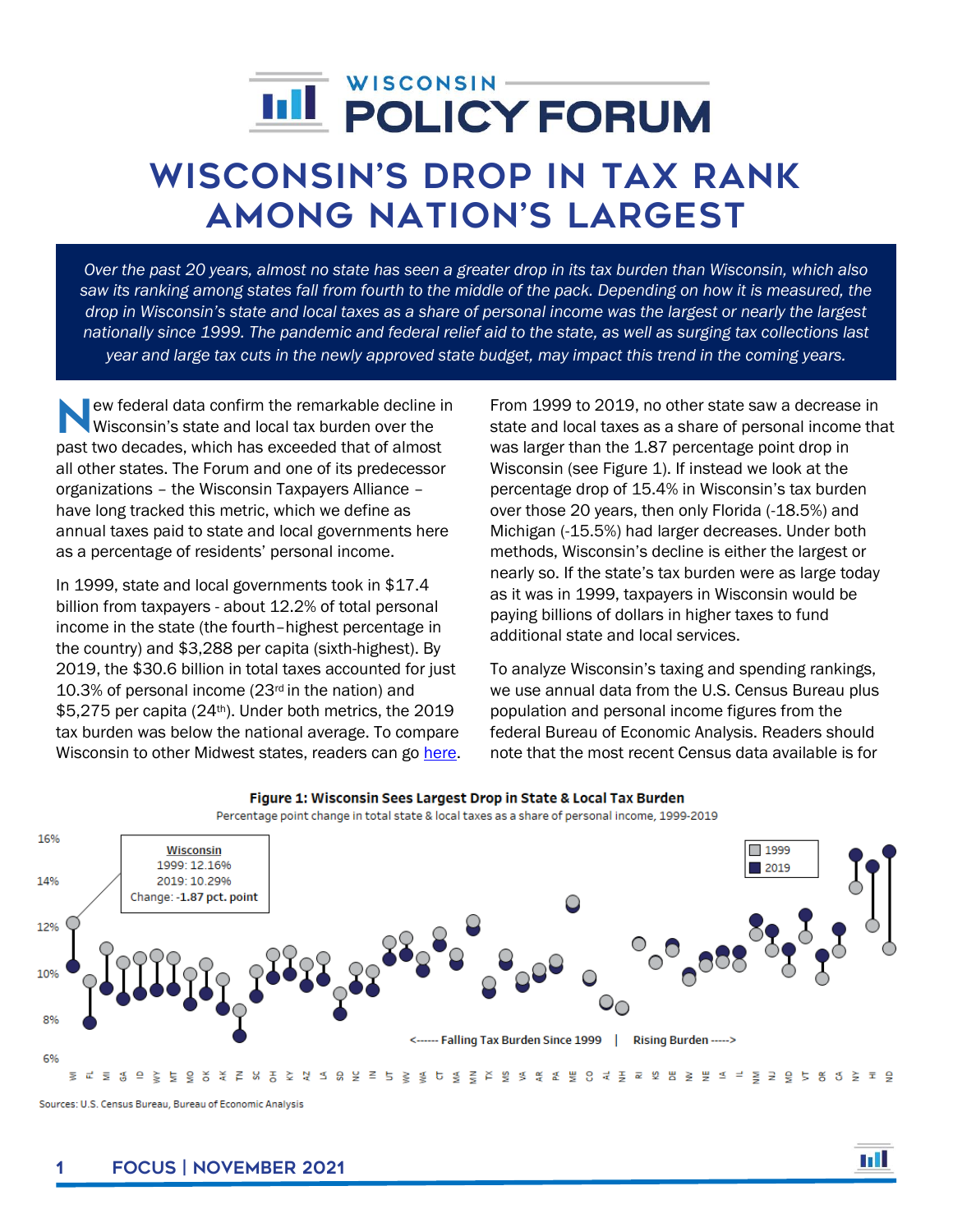fiscal year 2019 and represents a final snapshot prior to the economic upheaval due to COVID-19.

## Taxes and Other Revenue

As is the case in most states, Wisconsin's state and local tax revenue comes from three main sources: property taxes, sales taxes, and income taxes.

Local governments in Wisconsin are [particularly reliant](https://wispolicyforum.org/research/dollars-and-sense-is-it-time-for-a-new-municipal-financing-framework-in-wisconsin/) on property taxes. In 2019, property owners paid \$9.7 billion in local property taxes, plus just under \$100 million at the state level (the small state property tax has since been eliminated). That equated to 3.3% of total personal income in Wisconsin (17th-highest in the country), or  $$1,689$  per capita ( $22<sup>nd</sup>$ ), and was down from  $3.9\%$  of personal income in 1999 (11<sup>th</sup>).

In 2019, tax filers in Wisconsin paid about \$8.8 billion in individual income taxes to the state, accounting for 2.9% of personal income (13th-highest) and \$1,508 per capita (also 13th). Though relatively high, this was a decrease from the 3.6% of personal income (7thhighest) that tax filers paid the state in 1999. Corporate income taxes have held steady at around 0.5% of personal income, moving from 14th-highest in 1999 to 12th in 2019.

The state and 68 of the 72 counties in Wisconsin impose a general sales tax on the purchase of certain items (5% for the state and 0.5% for counties), with additional state taxes placed on certain goods such as motor fuel, alcoholic beverages, and tobacco products. In total, consumers paid \$9.0 billion in sales taxes in 2019, or 3.0% of personal income in the state (38thhighest) and  $$1,557$  per capita (38<sup>th</sup>). As was the case for property and income taxes, the sales tax burden has declined since 1999, when residents paid 3.6% of their personal income (30<sup>th</sup>) in these taxes.

Wisconsin receives less than most states from federal aid and from fees or charges for public services, which in turn may put upward pressure on taxes and downward pressure on spending. Charges for services such as college tuition at public universities, bills from public hospitals, and sewerage fees, have grown slightly as a percentage of personal income – from 2.8% in 1999 to 2.9% in 2019 – and nearly doubled in per capita terms (\$765 in 1999 versus \$1,506 in 2019). Still, Wisconsin's rank dropped from 29th to 33rd as a share of personal income and from 27<sup>th</sup> to 29<sup>th</sup> when ranked per capita. Federal aid to Wisconsin amounted

to 3.7% of the state's personal income (38th-highest nationally) in 2019.

The overall drop of less than two percentage points in Wisconsin's tax burden may seem modest but represents a substantial shift. If the state's tax burden as a share of income had been the same in 2019 as it was in 1999, then state taxpayers could have paid \$5.57 billion more in taxes to state and local governments. This calculation is imperfect because it rests on the questionable assumption that the hypothetical higher level in taxes would not have affected personal income in the state. Still, it illustrates the growing significance of these changes over time.

#### Figure 2: Wisconsin Now in Middle of Tax Rankings

Total state & local taxes as a % of personal income, 2019 Dark blue bars = other Midwestern states



Sources: U.S. Census Bureau, Bureau of Economic Analysis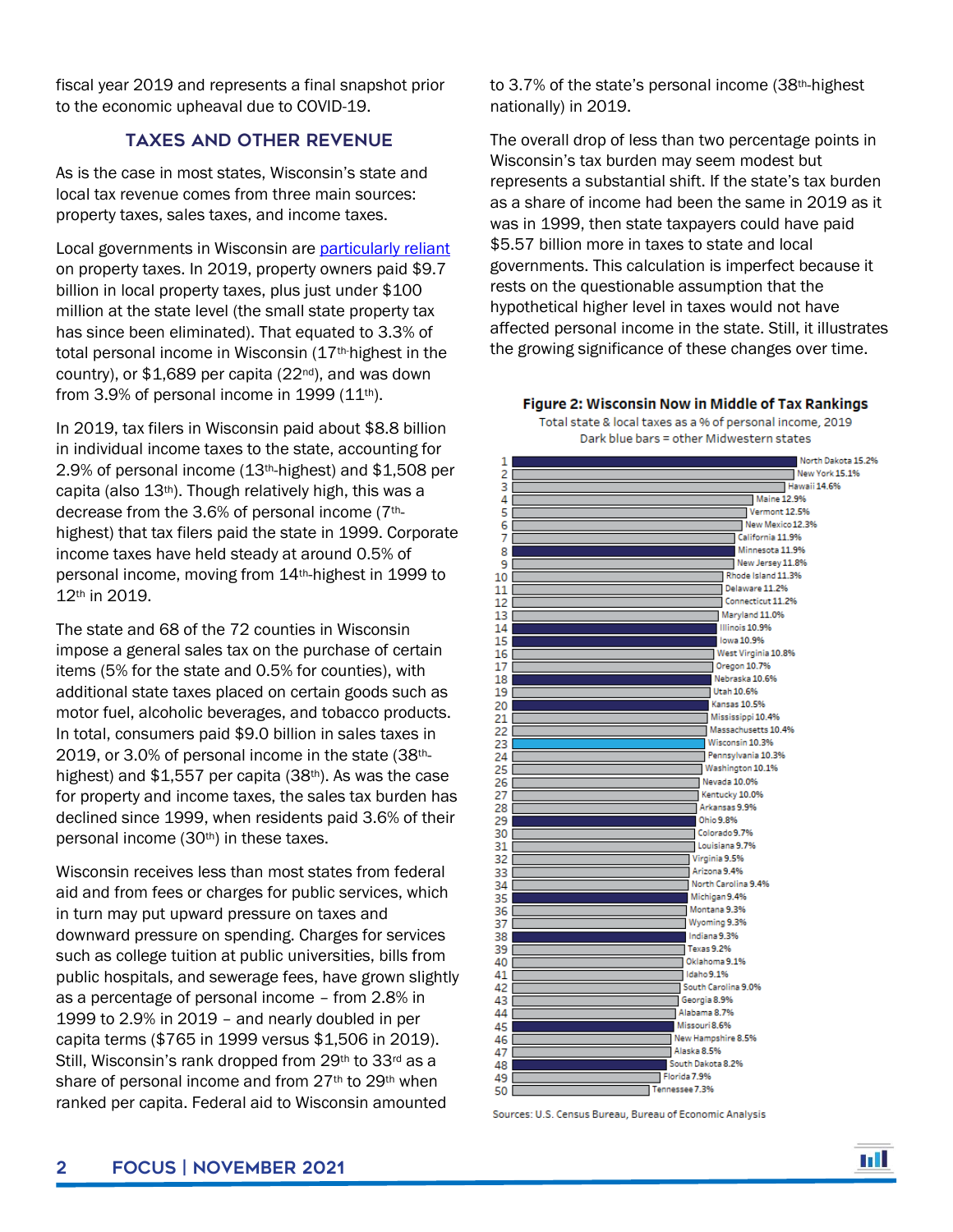## **SPENDING**

The decline in the tax burden is reflected in Wisconsin's falling spending rankings over the same time period. In 1999, the state and its local governments combined for \$28.0 billion in direct general expenditures, or about 19.6% of personal income (22nd-highest) and \$5,294 per capita (14th). In 2019, state and local direct general expenditures totaled \$56.0 billion, 18.8% of personal income (29<sup>th</sup>) and \$9,636 per capita (24<sup>th</sup>). Readers should note once again how Wisconsin's lower fees and federal revenue mean its spending rank is lower than its tax rank.

Rankings for key spending areas have declined as well – especially for local governments. Spending on K-12 schools, second only to public welfare in Wisconsin, accounted for 4.1% of personal income in 2019 (24<sup>th</sup>), down considerably from 5.3% of personal income in 1999 (eighth). Spending on police stayed relatively flat at 0.7% of personal income, but dropped from 12thhighest in the country in 1999 to 22<sup>nd</sup> in 2019. Similarly, spending on fire protection stayed steady at about 0.3% of personal income in every year between 1999 and 2019, but Wisconsin declined from 15thhighest nationally to 31<sup>st</sup> over the same time period.

Higher education spending rose from 2.1% of personal income in 1999 to 2.2% in 2019 and Wisconsin rose from 21st to 16th–highest as other states increased spending levels less. Public welfare programs such as Medicaid health coverage for low-income residents increased significantly from 2.9% of personal income to 4.6%, but the state ranked  $21<sup>st</sup>$  in both years. Highway spending – the responsibility of both the state and local governments – declined slightly from 1.7% to 1.6% of personal income, but the state's ranking rose from 18thhighest in 1999 to 11th in 2019.

## Why the Tax Burden Decline?

The decline in the state and local tax burden is due in part to growth in the economy and personal income following the Great Recession – where that growth exceeded the increase in actual tax collections the burden fell. In addition, while sales taxes, corporate income taxes, motor vehicle license fees, and other taxes have all shown declines as a share of personal income from 1999 to 2019, the majority of the decline can be attributed to a drop in individual income taxes and property taxes as a share of income (see Figure 3).

Since 2011, the state generally has restricted the percentage increase in municipal and county property taxes used for operations to a community's rate of net new construction, which at the statewide level has been below 1.7% since 2008. The state has also limited revenues for school districts, including property taxes, and made cuts to property taxes for technical colleges and personal property while also repealing the state levy. In addition, the state passed a series of income tax cuts since 1999, including decreases in marginal rates, the elimination of one tax bracket, the exemption of Social Security income from taxation as well as most income from manufacturing and agricultural production, decreases in capital gains taxes, and numerous other changes.

Those reasons help explain why property and income taxes have dropped as a percentage of personal

n a T



Figure 3: Income, Property Tax Account for Most of Wisconsin's Tax Decrease

Percentage point change in % of personal income in Wisconsin, 1999-2019, by type of tax

Total: -1.87 percentage points

Sources: U.S. Census Bureau, Bureau of Economic Analysis.